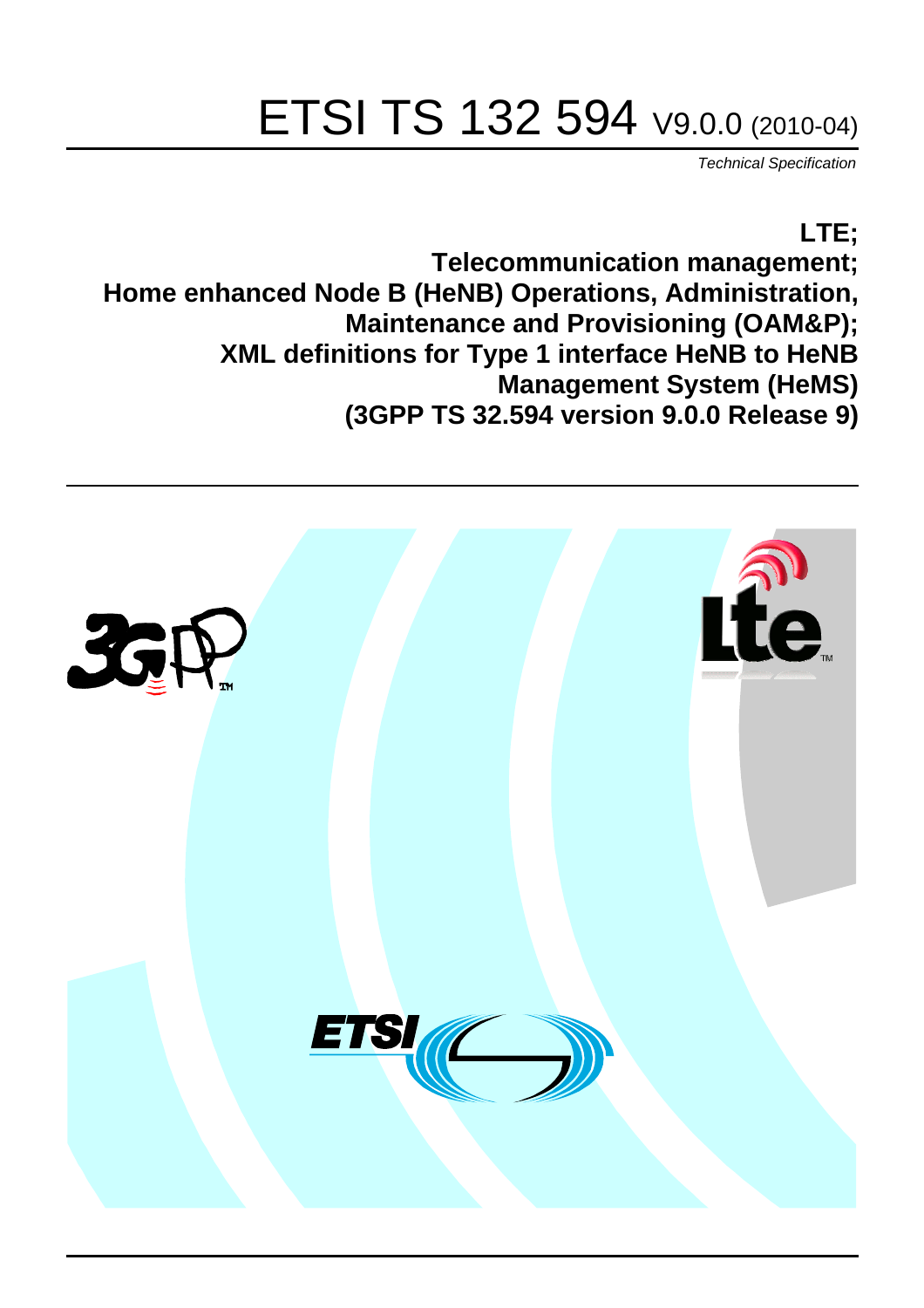Reference DTS/TSGS-0532594v900

Keywords

 $\overline{1}$ 

#### *ETSI*

#### 650 Route des Lucioles F-06921 Sophia Antipolis Cedex - FRANCE

Tel.: +33 4 92 94 42 00 Fax: +33 4 93 65 47 16

Siret N° 348 623 562 00017 - NAF 742 C Association à but non lucratif enregistrée à la Sous-Préfecture de Grasse (06) N° 7803/88

#### *Important notice*

Individual copies of the present document can be downloaded from: [http://www.etsi.org](http://www.etsi.org/)

The present document may be made available in more than one electronic version or in print. In any case of existing or perceived difference in contents between such versions, the reference version is the Portable Document Format (PDF). In case of dispute, the reference shall be the printing on ETSI printers of the PDF version kept on a specific network drive within ETSI Secretariat.

Users of the present document should be aware that the document may be subject to revision or change of status. Information on the current status of this and other ETSI documents is available at <http://portal.etsi.org/tb/status/status.asp>

If you find errors in the present document, please send your comment to one of the following services: [http://portal.etsi.org/chaircor/ETSI\\_support.asp](http://portal.etsi.org/chaircor/ETSI_support.asp)

#### *Copyright Notification*

No part may be reproduced except as authorized by written permission. The copyright and the foregoing restriction extend to reproduction in all media.

> © European Telecommunications Standards Institute 2010. All rights reserved.

**DECT**TM, **PLUGTESTS**TM, **UMTS**TM, **TIPHON**TM, the TIPHON logo and the ETSI logo are Trade Marks of ETSI registered for the benefit of its Members.

**3GPP**TM is a Trade Mark of ETSI registered for the benefit of its Members and of the 3GPP Organizational Partners. **LTE**™ is a Trade Mark of ETSI currently being registered

for the benefit of its Members and of the 3GPP Organizational Partners.

**GSM**® and the GSM logo are Trade Marks registered and owned by the GSM Association.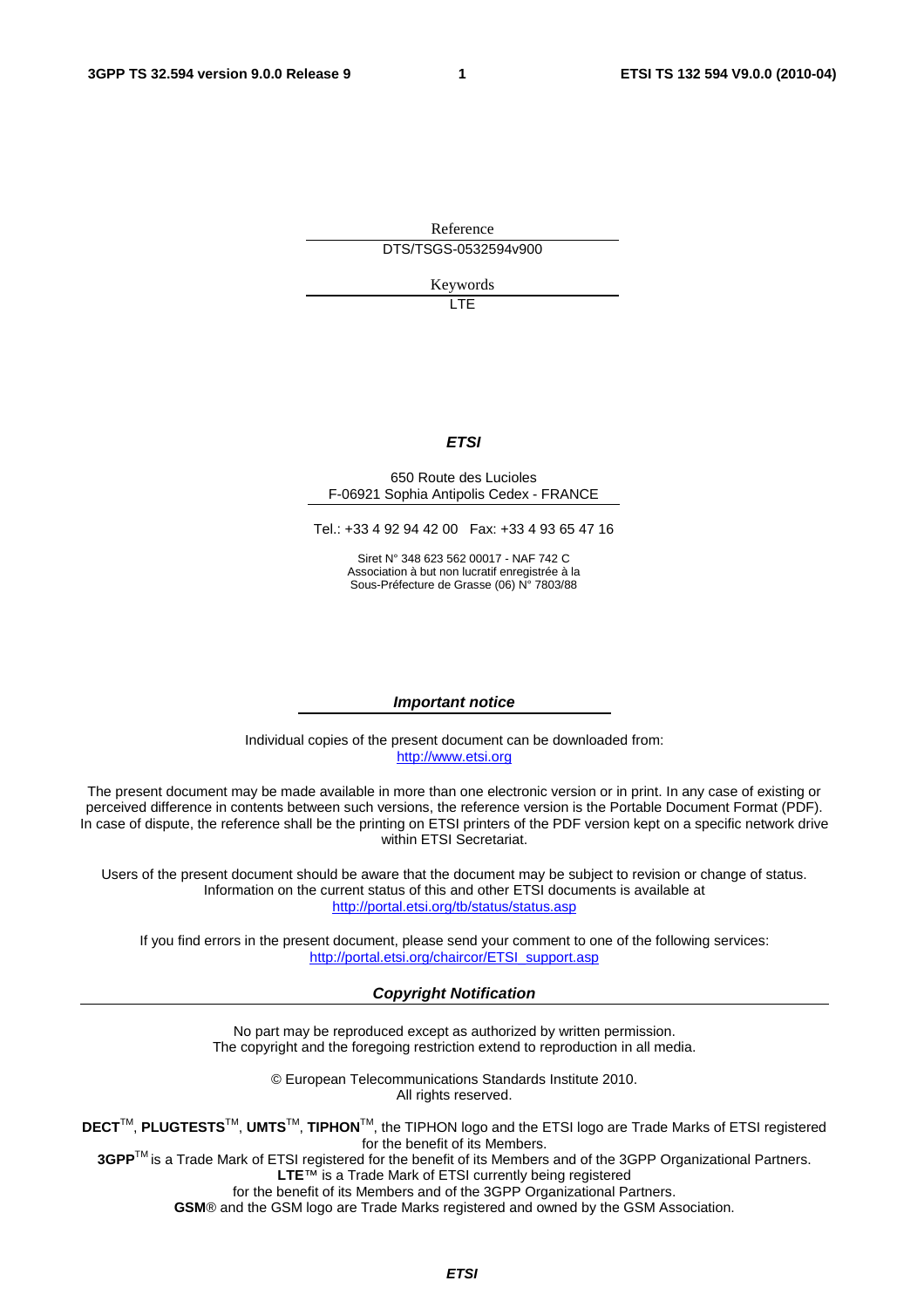# Intellectual Property Rights

IPRs essential or potentially essential to the present document may have been declared to ETSI. The information pertaining to these essential IPRs, if any, is publicly available for **ETSI members and non-members**, and can be found in ETSI SR 000 314: *"Intellectual Property Rights (IPRs); Essential, or potentially Essential, IPRs notified to ETSI in respect of ETSI standards"*, which is available from the ETSI Secretariat. Latest updates are available on the ETSI Web server [\(http://webapp.etsi.org/IPR/home.asp\)](http://webapp.etsi.org/IPR/home.asp).

Pursuant to the ETSI IPR Policy, no investigation, including IPR searches, has been carried out by ETSI. No guarantee can be given as to the existence of other IPRs not referenced in ETSI SR 000 314 (or the updates on the ETSI Web server) which are, or may be, or may become, essential to the present document.

### Foreword

This Technical Specification (TS) has been produced by ETSI 3rd Generation Partnership Project (3GPP).

The present document may refer to technical specifications or reports using their 3GPP identities, UMTS identities or GSM identities. These should be interpreted as being references to the corresponding ETSI deliverables.

The cross reference between GSM, UMTS, 3GPP and ETSI identities can be found under [http://webapp.etsi.org/key/queryform.asp.](http://webapp.etsi.org/key/queryform.asp)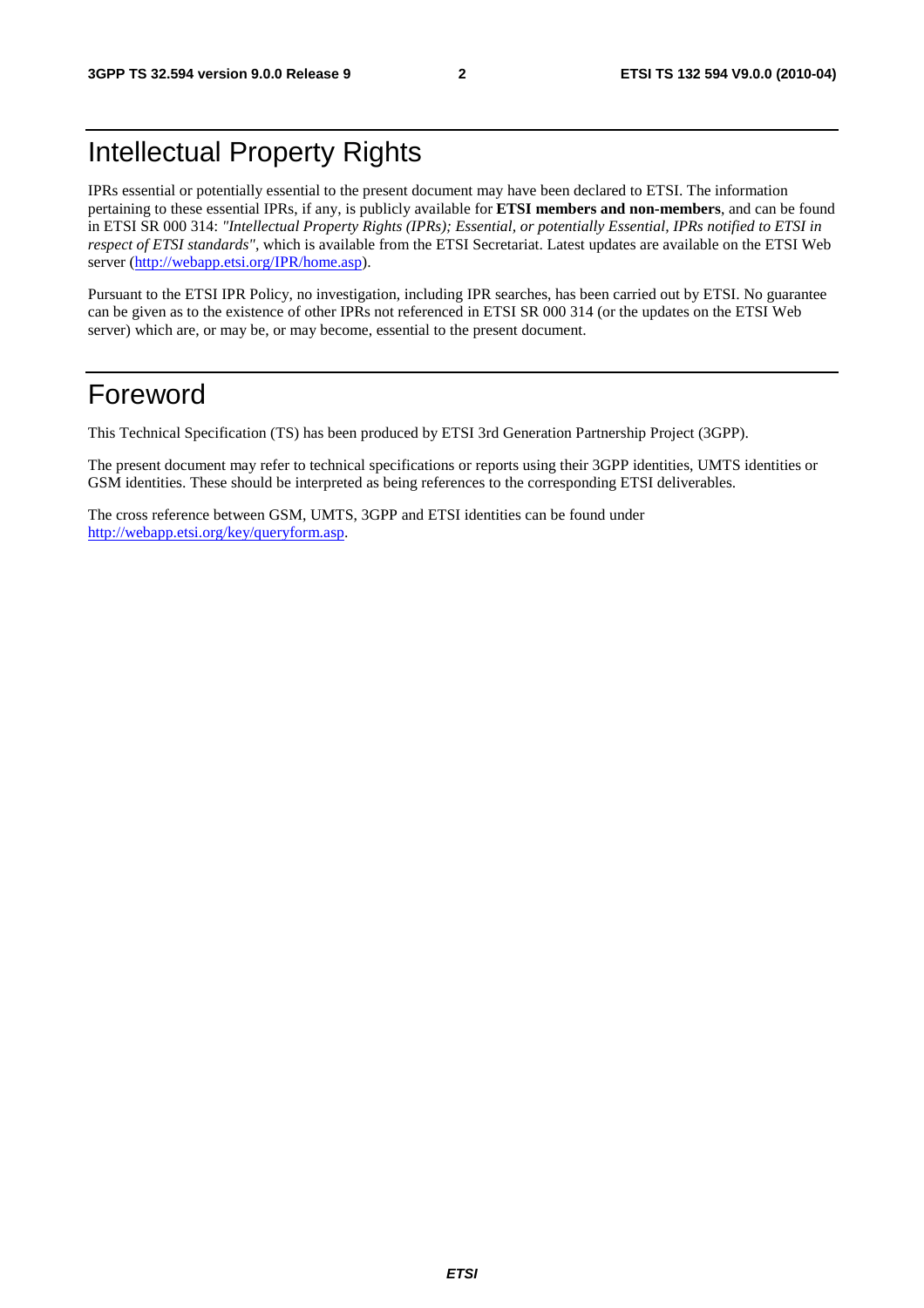$\mathbf{3}$ 

# Contents

| 1                                                                                                     |                               |  |  |  |  |
|-------------------------------------------------------------------------------------------------------|-------------------------------|--|--|--|--|
| 2                                                                                                     |                               |  |  |  |  |
| 3<br>3.1<br>3.2                                                                                       |                               |  |  |  |  |
| $\overline{4}$<br>4.1<br>4.2<br>4.2.1<br>4.2.2<br>4.2.3<br>5<br>5.1<br>5.2<br>5.2.1<br>5.2.2<br>5.2.3 |                               |  |  |  |  |
| <b>Annex A (informative):</b>                                                                         |                               |  |  |  |  |
| A.1                                                                                                   |                               |  |  |  |  |
| A.2                                                                                                   |                               |  |  |  |  |
|                                                                                                       | <b>Annex B (informative):</b> |  |  |  |  |
|                                                                                                       |                               |  |  |  |  |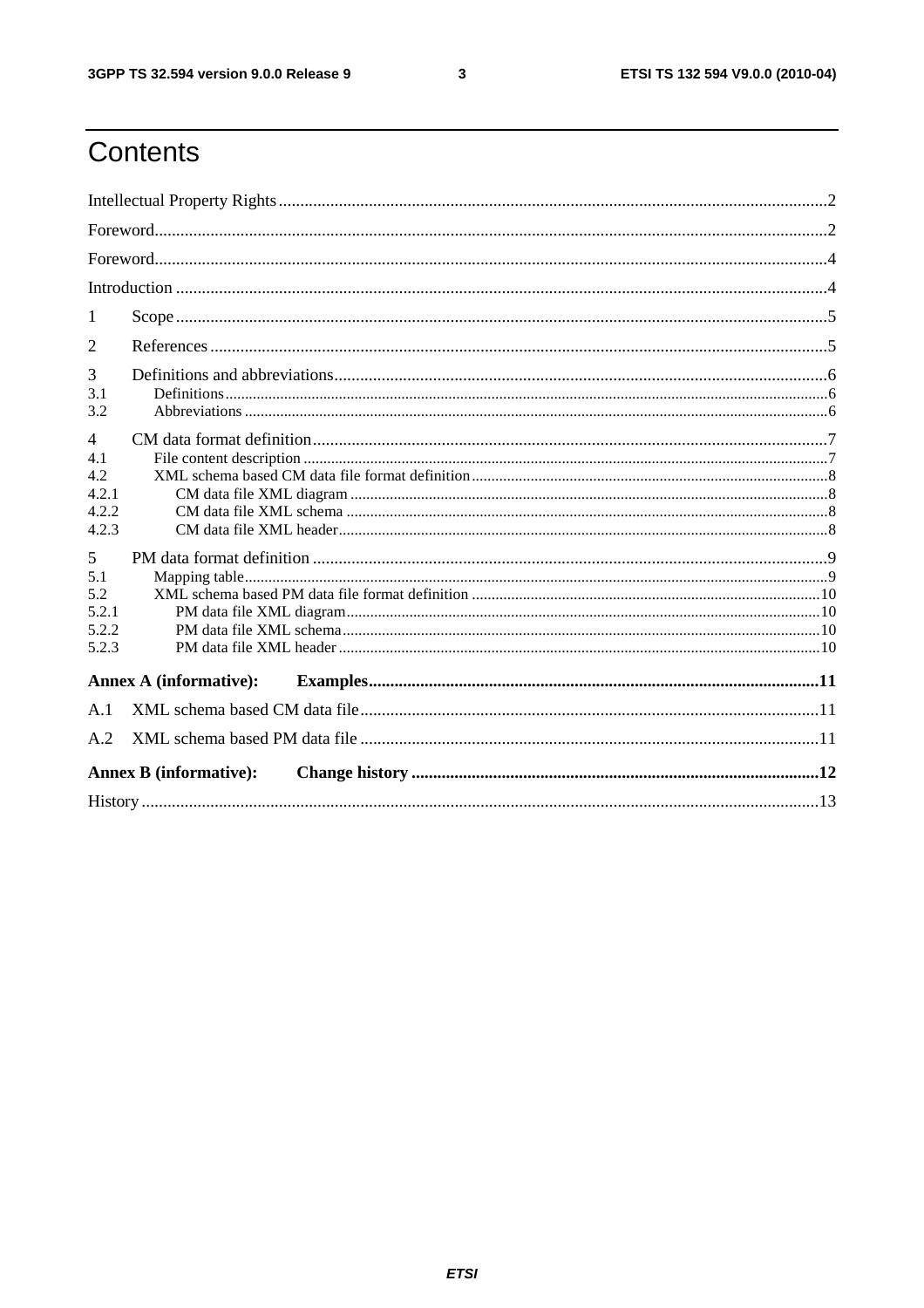### Foreword

This Technical Specification has been produced by the 3<sup>rd</sup> Generation Partnership Project (3GPP).

The contents of the present document are subject to continuing work within the TSG and may change following formal TSG approval. Should the TSG modify the contents of the present document, it will be re-released by the TSG with an identifying change of release date and an increase in version number as follows:

Version x.y.z

where:

- x the first digit:
	- 1 presented to TSG for information;
	- 2 presented to TSG for approval;
	- 3 or greater indicates TSG approved document under change control.
- y the second digit is incremented for all changes of substance, i.e. technical enhancements, corrections, updates, etc.
- z the third digit is incremented when editorial only changes have been incorporated in the document.

### Introduction

The present document is part of a TS-family covering the 3<sup>rd</sup> Generation Partnership Project Technical Specification Group Services and System Aspects, Telecommunication Management; as identified below:

| 32.591: | 'Concepts and requirements for Type 1 interface HeNB to HeNB Management System (HeMS)' |
|---------|----------------------------------------------------------------------------------------|
| 32.592: | 'Information model for Type 1 interface HeNB to HeNB Management System (HeMS)'         |
| 32.593: | "Procedure flows for Type 1 interface HeNB to HeNB Management System (HeMS)"           |

32.594: 'Data definitions for Type 1 interface HeNB to HeNB Management System (HeMS)'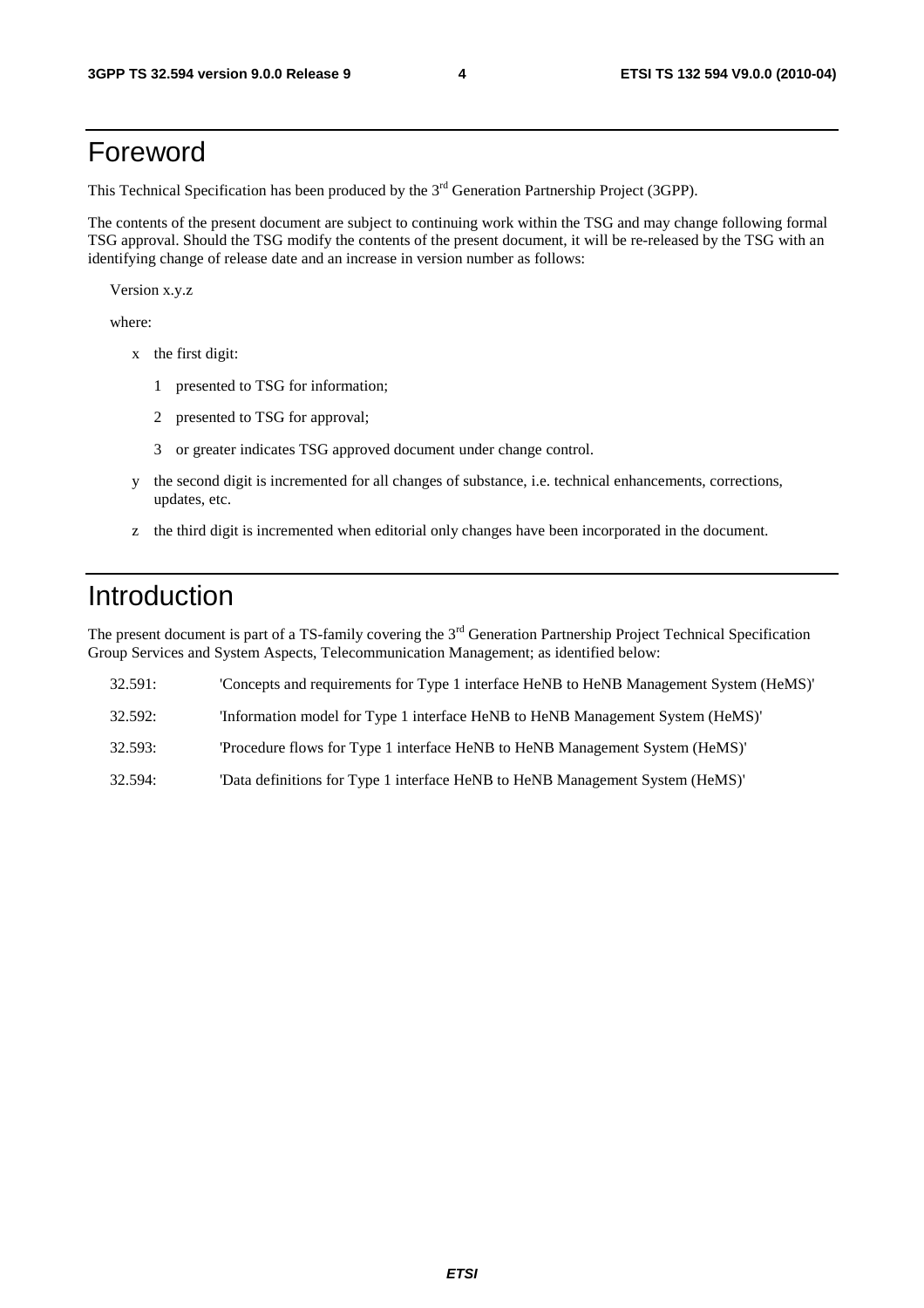#### 1 Scope

The present document describes the data format for Configuration Management, Fault Management, and Performance Management for Home eNodeB (HeNB). The Stage 3 definitions captured in this document shall be met via type 1 interface between HeNB and Home eNodeB Management System (HeMS).

# 2 References

The following documents contain provisions which, through reference in this text, constitute provisions of the present document.

- References are either specific (identified by date of publication, edition number, version number, etc.) or non-specific.
- For a specific reference, subsequent revisions do not apply.
- For a non-specific reference, the latest version applies. In the case of a reference to a 3GPP document (including a GSM document), a non-specific reference implicitly refers to the latest version of that document *in the same Release as the present document*.
- [1] 3GPP TR 21.905: "Vocabulary for 3GPP Specifications".
- [2] 3GPP TS 32.101: "Telecommunication management; Principles and high level requirements".
- [3] 3GPP TS 32.102: "Telecommunication management; Architecture".
- [4] 3GPP TS 32.300: "Telecommunication management; Configuration Management (CM); Name convention for Managed Objects".
- [6] 3GPP TR R3.020, Home (e)NodeB
- [7] TR-069 Amendment 2, CPE WAN Management Protocol v1.1, Broadband Forum
- [8] 3GPP TS 32.435: 'Telecommunication management; Performance measurement: eXtensible Markup Language (XML) file format definition'
- [9] 3GPP TS 32.592: 'Information model for Type 1 interface HeNB to HeNB Management System (HeMS)'
- [10] W3C REC-xml-20001006: "Extensible Markup Language (XML) 1.0 (Second Edition)".
- [11] W3C REC-xmlschema-0-20010502: "XML Schema Part 0: Primer".
- [12] W3C REC-xmlschema-1-20010502: "XML Schema Part 1: Structures".
- [13] W3C REC-xmlschema-2-20010502: "XML Schema Part 2: Datatypes".
- [14] W3C REC-xml-names-19990114: "Namespaces in XML".
- [15] WT-157, Component Objects for CWMP, Broadband Forum
- [16] TR-098 Amendment 2, 'Internet Gateway Device Data Model for TR-069', Broadband Forum
- [17] 3GPP TS 32.622: 'Telecommunication management; Configuration Management (CM); Generic network resources Integration Reference Point (IRP): Network Resource Model (NRM)'
- [18] TR-196 Amendment 1, 'Femto Access Point Service Data Model', Broadband Forum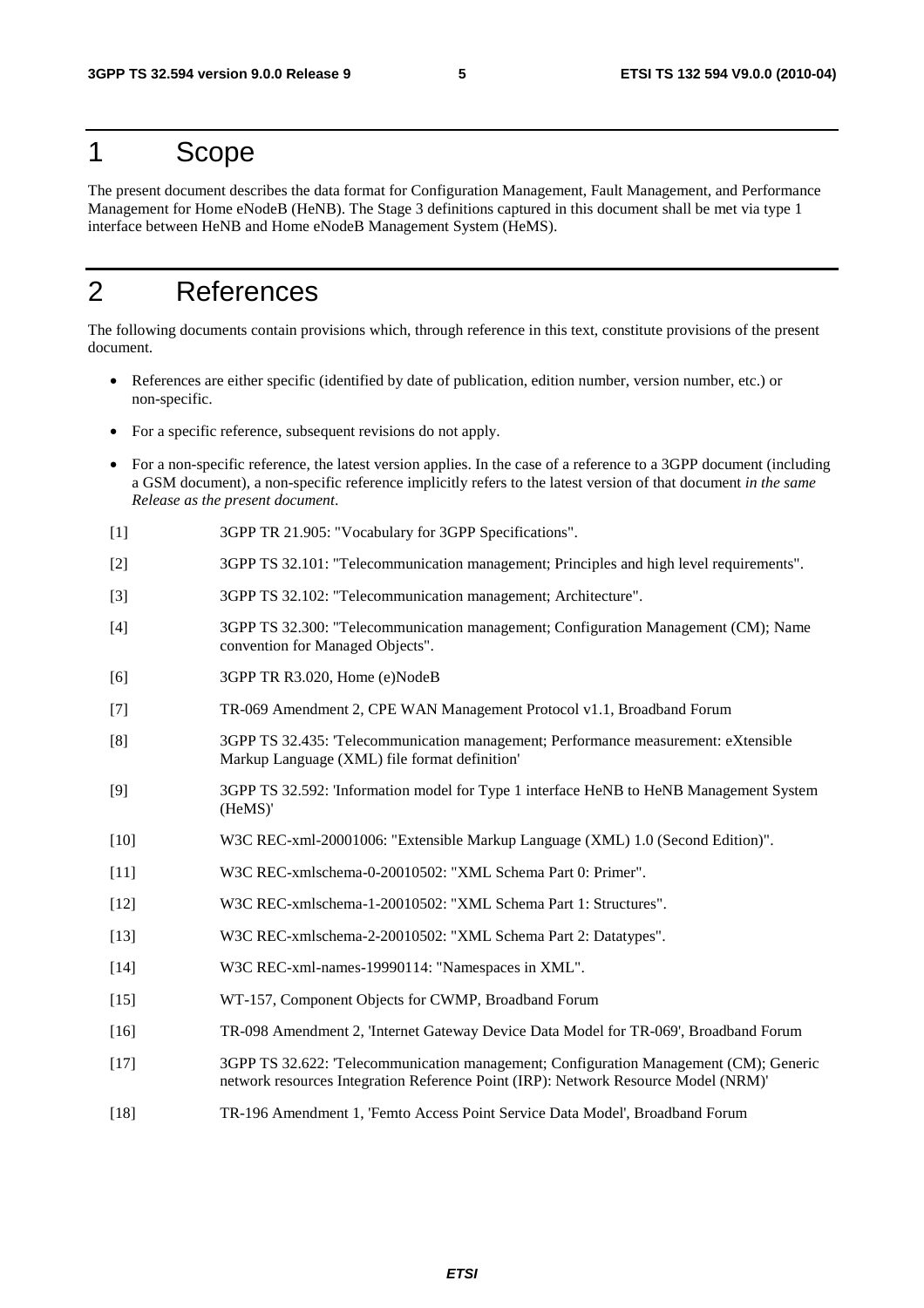# 3 Definitions and abbreviations

#### 3.1 Definitions

For the purposes of the present document, the terms and definitions given in TR 21.905 [1] and the following apply. A term defined in the present document takes precedence over the definition of the same term, if any, in TR 21.905 [1].

**Home eNodeB, 3G Home eNodeB:** These terms, their derivations and abbreviations are used synonymously throughout this document.

#### 3.2 Abbreviations

For the purposes of the present document, the abbreviations given in TR 21.905 [1] and the following apply. An abbreviation defined in the present document takes precedence over the definition of the same abbreviation, if any, in TR 21.905 [1].

| DM           | Domain Manager                             |
|--------------|--------------------------------------------|
| EM           | <b>Element Manager</b>                     |
| <b>FFS</b>   | For Further Study                          |
| <b>HMS</b>   | Home NodeB Management System               |
| <b>HeMS</b>  | Home eNodeB Management System              |
| <b>HNB</b>   | Home NodeB                                 |
| <b>HeNB</b>  | Home eNodeB                                |
| <b>IP</b>    | Internet Protocol                          |
| <b>LTE</b>   | Long Term Evolution                        |
| <b>MME</b>   | Mobile Management Entity                   |
| <b>NGMN</b>  | <b>Next Generation Mobile Networks</b>     |
| OAM          | Operations, Administrator and Maintenance  |
| PnP          | Plug and Play                              |
| <b>SAE</b>   | <b>System Architecture Evolution</b>       |
| <b>SON</b>   | <b>Self-Organising Networks</b>            |
| <b>UMTS</b>  | Universal Mobile Telecommunications System |
| <b>UTRAN</b> | UMTS Radio Access Network                  |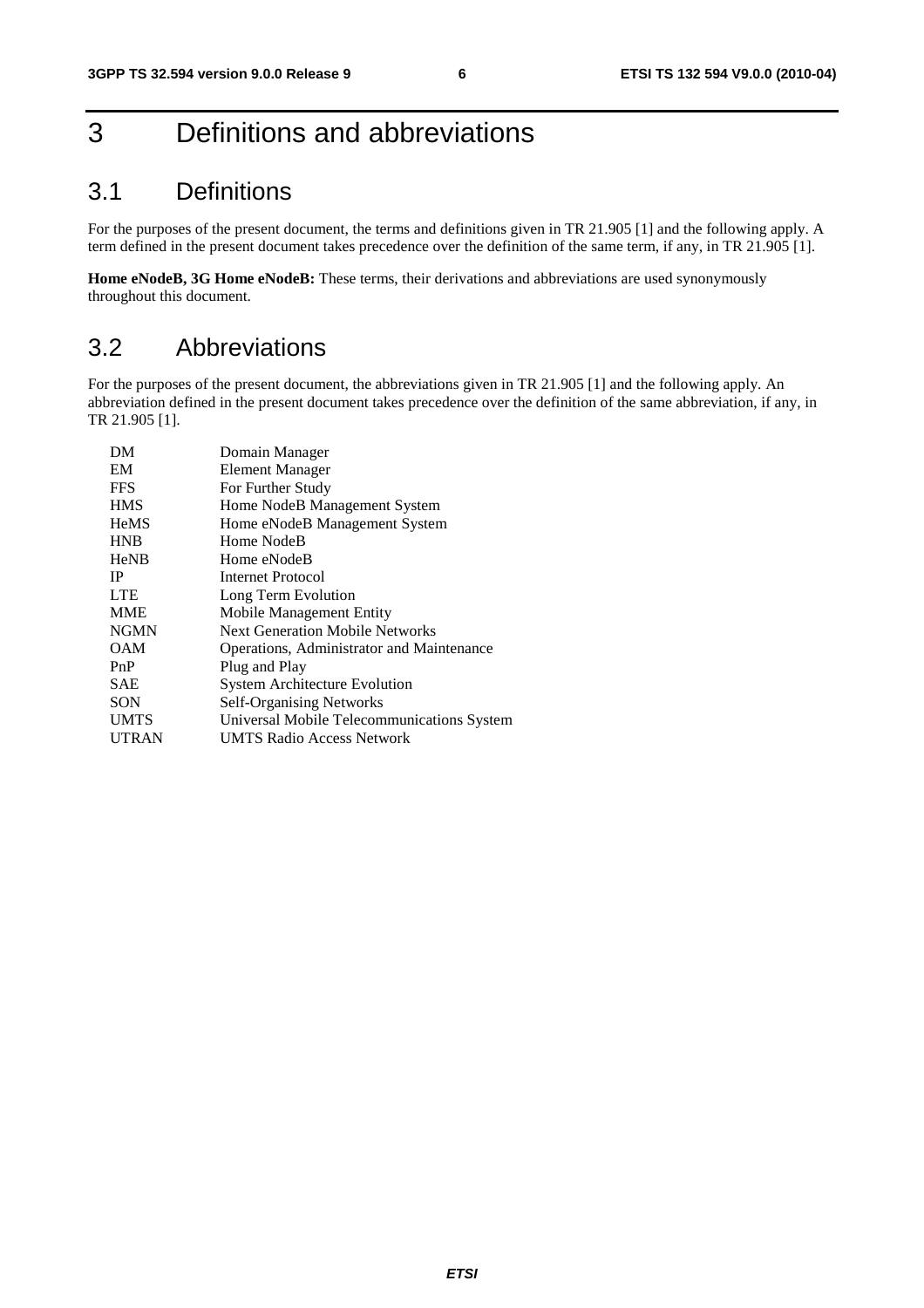# 4 CM data format definition

This clause describes the format of Configuration Management data.

### 4.1 File content description

Table 4.1 lists all the file content items, provides and explanation of the individual items, and maps the file content items to those used in the XML schema based file format definitions. XML tag attributes are useful where data values bind tightly to its parent element. They have been used where appropriate.

| <b>File Content Item</b> | XML schema based XML tag     | <b>Description</b>                                                                                                                                                                                                                                                                                                                                                                                                                                                                                                                                                                                                                                                                                                                                                                                |
|--------------------------|------------------------------|---------------------------------------------------------------------------------------------------------------------------------------------------------------------------------------------------------------------------------------------------------------------------------------------------------------------------------------------------------------------------------------------------------------------------------------------------------------------------------------------------------------------------------------------------------------------------------------------------------------------------------------------------------------------------------------------------------------------------------------------------------------------------------------------------|
| configDataCollection     | configDataFile               | This is the top-level tag, which identifies the file as a<br>collection of config data. The file content is made up of<br>a header ("configFileHeader"), the collection of<br>configuration items ("configData"), and a configfile<br>footer ("configFileFooter").                                                                                                                                                                                                                                                                                                                                                                                                                                                                                                                                |
| configFileHeader         | fileHeader                   | This is the configuration data file header to be inserted<br>in each file. It includes a version indicator, the sendor<br>name, and vendor name of the sending network node.                                                                                                                                                                                                                                                                                                                                                                                                                                                                                                                                                                                                                      |
| configData               | configData                   | The "configData" construct represents the sequence of<br>zero or more configuration parameter items contained<br>in the file.<br>Each "configData" element contains the name of the<br>NE ("nEld") and the list of parameters to be<br>created, modified or deleted which pertaining to that NE<br>The "configData" consists of DeviceData,<br>DiagnosticsData, and FAPServiceData                                                                                                                                                                                                                                                                                                                                                                                                                |
| configFileFooter         | fileFooter                   | The configuration data file footer to be inserted in each<br>file. It includes a time stamp, which refers to the time<br>when the file is closed for sending to the NE.                                                                                                                                                                                                                                                                                                                                                                                                                                                                                                                                                                                                                           |
| fileFormatVersion        | fileHeader fileFormatVersion | This parameter identifies the file format version applied<br>by the sender. The format version defined in the<br>present document shall be the abridged number and<br>version of this 3GPP document (see below).<br>The abridged number and version of a 3GPP document<br>is constructed from its version specific full reference<br>"3GPP [] (yyyy-mm)" by:<br>- removing the leading "3GPP TS"<br>- removing everything including and after the version<br>third digit, representing editorial only changes,<br>together with its preceding dot character<br>from the resulting string, removing leading and trailing<br>white space, replacing every multi character white<br>space by a single space character and changing the<br>case of all characters to uppercase.<br>e.g. "32.594 V9.0" |
| senderName               | fileHeader senderName        | The senderName uniquely identifies the NE or EM that<br>assembled this alarm reporting file by its Distinguished<br>Name (DN), according to the definitions in<br>3GPP TS 32.300 [4]. In the case of the NE-based<br>approach, it is identical to the sender's<br>"nEDistinguishedName".                                                                                                                                                                                                                                                                                                                                                                                                                                                                                                          |
| vendorName               | fileHeader vendorName        | The "vendorName" identifies the vendor of the<br>equipment that provided the measurement file. The<br>string may be empty (i.e. string size $=0$ ) if the<br>"vendorName" is not configured in the sender.<br>For the XML schema based XML format, XML attribute<br>specification "vendorName" may be absent in case the<br>"vendorName" is not configured in the sender.                                                                                                                                                                                                                                                                                                                                                                                                                         |
| neld                     | managedElement               |                                                                                                                                                                                                                                                                                                                                                                                                                                                                                                                                                                                                                                                                                                                                                                                                   |

**Table 4.1 File Content Description and Mapping of File Content Items to XML tags**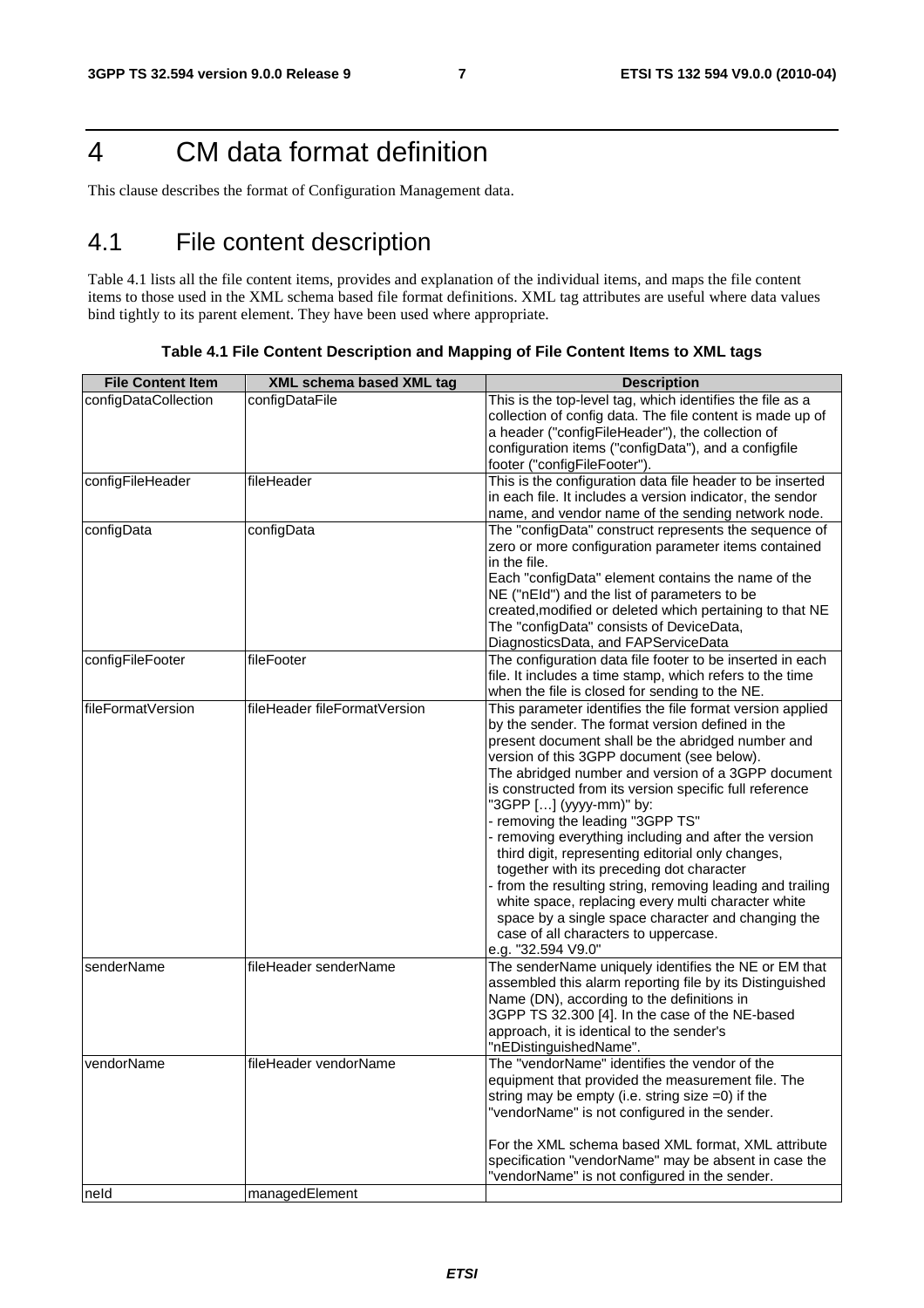| <b>File Content Item</b> | <b>XML schema based XML tag</b>                                                                                                                                                                                                                                                                                                                                                                                 | <b>Description</b>                                                                                                                                                                                                                                                                       |
|--------------------------|-----------------------------------------------------------------------------------------------------------------------------------------------------------------------------------------------------------------------------------------------------------------------------------------------------------------------------------------------------------------------------------------------------------------|------------------------------------------------------------------------------------------------------------------------------------------------------------------------------------------------------------------------------------------------------------------------------------------|
| neUserName               | managedElement userLabel                                                                                                                                                                                                                                                                                                                                                                                        | 'userLabel" may be absent in case the "nEUserName"<br>is not configured in the CM applications.                                                                                                                                                                                          |
| neDistinguishedName      | managedElement localDn                                                                                                                                                                                                                                                                                                                                                                                          | The DN is split into the DN prefix and the Identifier of<br>the Managed Object (see 3GPP TS 32.582 [9]).<br>"localDn" may be absent in case the Identifier of the<br>Managed Object is not configured in the CM<br>applications                                                          |
| neSoftwareVersion        | managedElement swVersion                                                                                                                                                                                                                                                                                                                                                                                        | "swVersion" may be absent in case the<br>"nESoftwareVersion" is not configured in the CM<br>applications.                                                                                                                                                                                |
| Modifier                 | configData modifier                                                                                                                                                                                                                                                                                                                                                                                             | This element is present if the HMS is required to inform<br>the NE whether the parameter information should be<br>used to create, update or delete an specific object<br>instance on the HNB<br>If not present the NE will assume the modification<br>action is update                   |
| <b>HNBDataParameters</b> | configData DeviceInfo<br>configData ManagementServer<br>configData Time<br><b>FAPService DNPrefix</b><br><b>FAPService FAPControl</b><br>FAPService<br>AccessManagementParameters<br><b>FAPService CellConfig</b><br><b>FAPService TransportParameters</b><br><b>FAPService LTEREMParameters</b><br><b>FAPService GPS</b><br><b>FAPService SecurityParameters</b><br>FAPService<br>LocationManagementParameters | These elements are present if the HMS requires to<br>modify the specific configuration parameters<br>The XML file format definitions implement the<br>configuration structure and parameter definitions<br>defined in 3GPP TS 32.592 [9] and broadband forum<br>TR-098 Amendment 2 [16]. |
| timestamp                | fileFooter dataTime                                                                                                                                                                                                                                                                                                                                                                                             |                                                                                                                                                                                                                                                                                          |

A vendor MAY extend the standardized parameter list with vendor-specific parameters and objects. Vendor-specific parameters and objects MAY be defined either in a separate naming hierarchy or within the standardized naming hierarchy of the XML File Format.

The name of a vendor-specific parameter or object not contained within another vendor-specific object MUST have the following form to align with the Vendor Specific Parameter Definition of TR-098 Amendment 2 [16].

• X <VENDOR> VendorSpecificName

### 4.2 XML schema based CM data file format definition

#### 4.2.1 CM data file XML diagram

For the purposes of the present document XML diagram in TR-196 Amendment 1 [18] applies.

#### 4.2.2 CM data file XML schema

For the purposes of the present document XML schema in TR-196 Amendment 1 [18] applies.

#### 4.2.3 CM data file XML header

For the purposes of the present document XML header in TR-196 Amendment 1 [18] applies.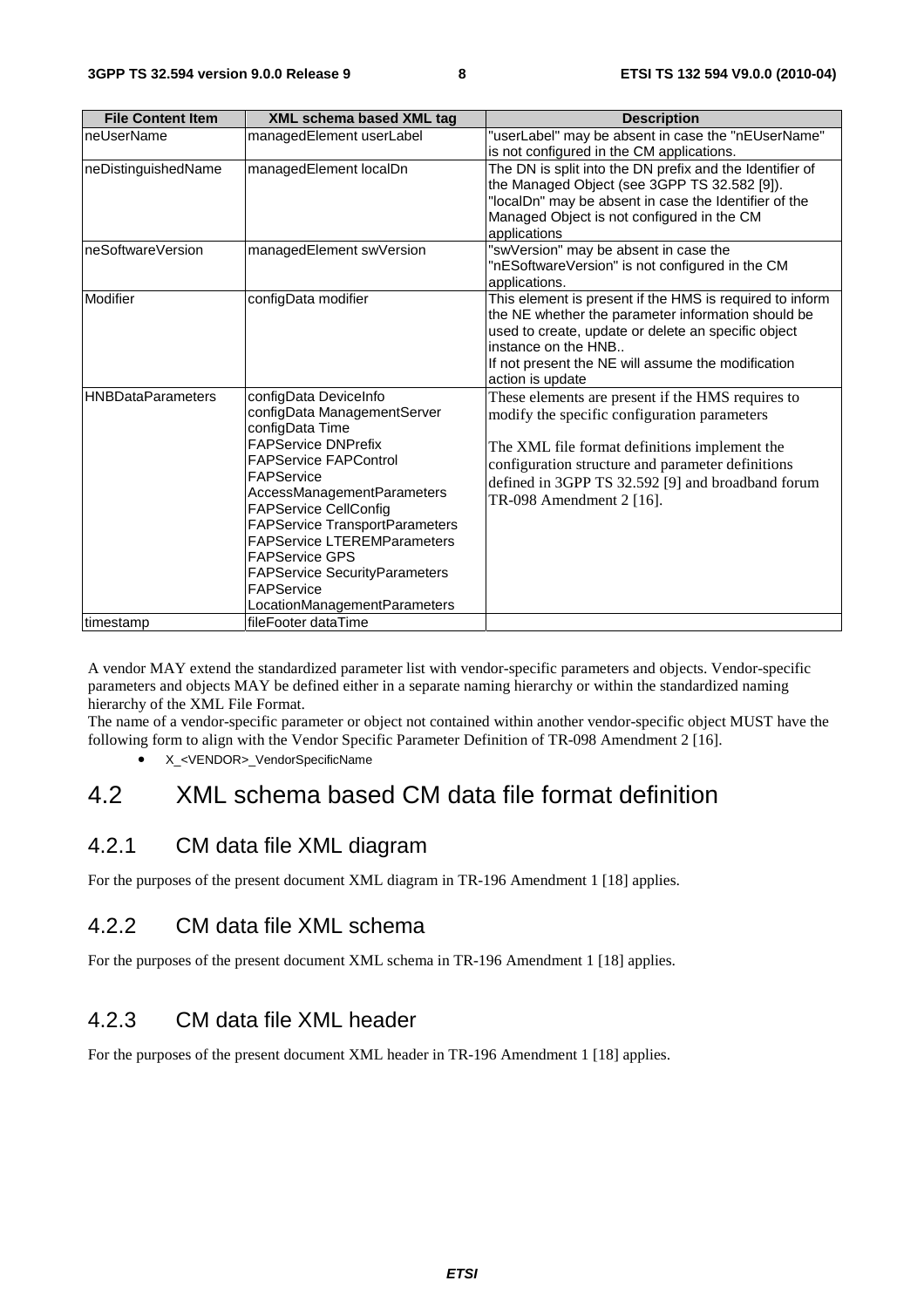# 5 PM data format definition

### 5.1 Mapping table

Table 5.1 maps the PM file content items in the 3GPP TS 32.592 [9] document to those used in the XML schema based file format definitions. XML tag attributes are useful where data values bind tightly to its parent element. They have been used where appropriate.

| <b>File Content Item</b> | <b>XML schema</b> | <b>Description</b>                                                             |
|--------------------------|-------------------|--------------------------------------------------------------------------------|
|                          | based XML tag     |                                                                                |
| measDataCollection       | measCollecFile    |                                                                                |
| measFileHeader           | fileHeader        |                                                                                |
| measData                 | measData          |                                                                                |
| measFileFooter           | fileFooter        |                                                                                |
| fileFormatVersion        | fileHeader        |                                                                                |
|                          | fileFormatVersion |                                                                                |
| senderName               | fileHeader        | For the XML schema based XML format, the DN is split into the DN prefix and    |
|                          | dnPrefix          | the Identifier of the Managed Object (see 3GPP TS 32.592 [9]). XML attribute   |
|                          | and               | specification "dnPrefix" may be absent in case the DN prefix is not configured |
|                          | fileSender        | in the sender. XML attribute specification "localDn" may be absent in case the |
|                          | localDn           | Identifier of the Managed Object is not configured in the sender.              |
| senderType               | fileSender        | For the XML schema based XML format, XML attribute specification               |
|                          | elementType       | "elementType" may be absent in case the "senderType" is not configured in      |
|                          |                   | the sender.                                                                    |
| vendorName               | fileHeader        | For the XML schema based XML format, XML attribute specification               |
|                          | vendorName        | "vendorName" may be absent in case the "vendorName" is not configured in       |
|                          |                   | the sender.                                                                    |
| collectionBeginTime      | measCollec        | 3GPP TS 32.592 [9] clause 6.3.2.1 Periodic Statistics 'ReportStartTime'        |
|                          | beginTime         |                                                                                |
| neld                     | managedElement    |                                                                                |
| neUserName               | managedElement    | For the XML schema based XML format, XML attribute specification               |
|                          | userLabel         | "userLabel" may be absent in case the "nEUserName" is not configured in the    |
|                          |                   | CM applications.                                                               |
|                          |                   | Not used in HeNB PM file                                                       |
| neDistinguishedName      | fileHeader        | For the XML schema based XML format, the DN is split into the DN prefix and    |
|                          | dnPrefix          | the Identifier of the Managed Object (see 3GPP TS 32.592 [9]). XML attribute   |
|                          | and               | specification "localDn" may be absent in case the Identifier of the Managed    |
|                          | managedElement    | Object is not configured in the CM applications.                               |
|                          | localDn           |                                                                                |
| neSoftwareVersion        | managedElement    | For the XML schema based XML format, XML attribute specification               |
|                          | swVersion         | 'swVersion" may be absent in case the "nESoftwareVersion" is not               |
|                          |                   | configured in the CM applications.<br>Not used in HeNB PM file                 |
| measinfo                 | measinfo          |                                                                                |
| measInfold               | measInfold        |                                                                                |
| measTimeStamp            | granPeriod        | Calculated from the 3GPP TS 32.592 [9] clause 6.3.2.1 Periodic Statistics      |
|                          | endTime           | ReportStartTime' + accumulation of the 3GPP TS 32.592 [9] clause 6.3.2.1       |
|                          |                   | Periodic Statistics 'SampleSeconds'                                            |
| jobld                    | Job jobld         | Not used in HeNB PM file                                                       |
| granularityPeriod        | granPeriod        | For the XML schema based XML format, the value of XML attribute                |
|                          | duration          | specification "duration" shall use the truncated representation "PTnS" (see    |
|                          |                   | $[13]$ ).                                                                      |
|                          |                   | 3GPP TS 32.592 [9] clause 6.3.2.1 Periodic Statistics 'SampleInterval'         |
| reportingPeriod          | repPeriod         | For the XML schema based XML format, the value of XML attribute                |
|                          | duration          | specification "duration" shall use the truncated representation "PTnS" (see    |
|                          |                   | $[13]$ .                                                                       |
|                          |                   | 3GPP TS 32.592 [9] clause 6.3.1 Periodic Statistics 'PeriodicUploadInterval'   |
| measTypes                | measTypes         | For the XML schema based XML format, depending on sender's choice for          |
|                          | or                | optional positioning presence, either XML element "measTypes" or XML           |
|                          | measType          | elements "measType" will be used.                                              |
|                          |                   | 3GPP TS 32.592 [9] clause 6.3.2.2 Periodic Statistics 'Reference'              |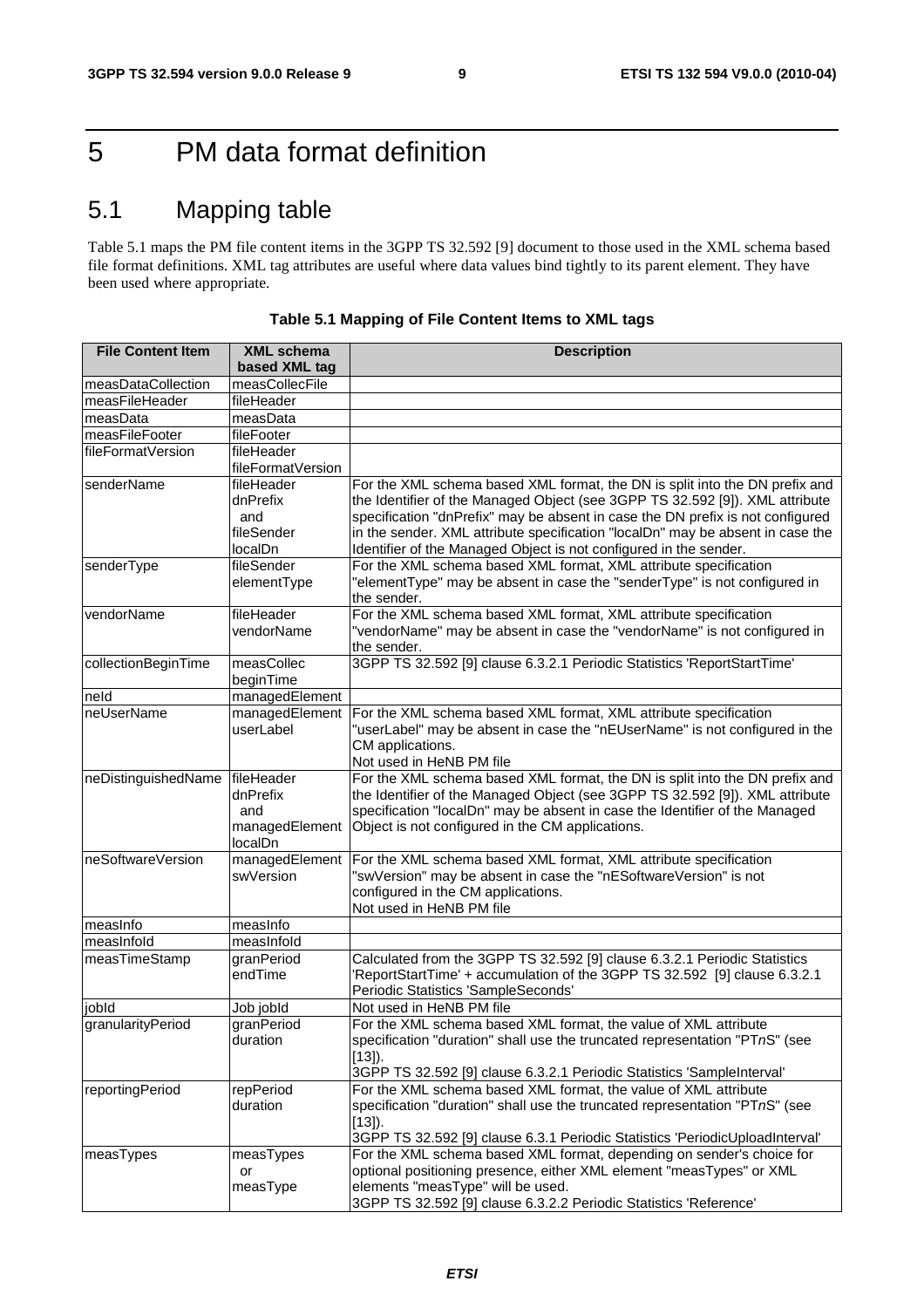| <b>File Content Item</b>                           | <b>XML schema</b>          | <b>Description</b>                                                                                                                                                                                                                                                                                                                                                                                                                                            |
|----------------------------------------------------|----------------------------|---------------------------------------------------------------------------------------------------------------------------------------------------------------------------------------------------------------------------------------------------------------------------------------------------------------------------------------------------------------------------------------------------------------------------------------------------------------|
| measValues                                         | based XML tag<br>measValue |                                                                                                                                                                                                                                                                                                                                                                                                                                                               |
| measObilnstld                                      | measValue                  | Identifier of the Managed Object (see 3GPP TS 32.592 [9])                                                                                                                                                                                                                                                                                                                                                                                                     |
|                                                    | measObjLdn                 |                                                                                                                                                                                                                                                                                                                                                                                                                                                               |
| measResults                                        | measResults<br>or<br>R     | For the XML schema based XML format, depending on sender's choice for<br>optional positioning presence, either XML element "measResults" or XML<br>elements "r" will be used.<br>Broadband Forum data Model WT-157 [15] PeriodicStatistics.SampleSet.{i}.<br>Parameter.{i}.Values                                                                                                                                                                             |
| suspectFlag                                        | Suspect                    | Not used in HeNB PM file                                                                                                                                                                                                                                                                                                                                                                                                                                      |
| timeStamp                                          | measCollec<br>endTime      | 3GPP TS 32.592 [9] clause 6.3.2.1 Periodic Statistics 'ReportEndTime'                                                                                                                                                                                                                                                                                                                                                                                         |
| There is no<br>corresponding File<br>Content Item. | measType p                 | An optional positioning XML attribute specification of XML element<br>"measType" (XML schema based), used to identify a measurement type for<br>the purpose of correlation to a result. The value of this XML attribute<br>specification is expected to be a non-zero, non-negative integer value that is<br>unique for each instance of XML element "measType" that is contained within<br>the measurement data collection file.<br>Not used in HeNB PM file |
| There is no<br>corresponding File<br>Content Item. | r p                        | An optional positioning XML attribute specification of XML element "r", used<br>to correlate a result to a measurement type. The value of this XML attribute<br>specification should match the value of XML attribute specification "p" of the<br>corresponding XML element "measType" (XML schema based).<br>Not used in HeNB PM file                                                                                                                        |

The representation of all timestamps in PM files shall follow the representations allowed by the ISO 8601 [abc].

The precise format for timestamp representation shall be determined by the technology used for encoding the PM file (e.g. XML DTD, XML Schema). The choice of technology should ensure that this representation is derived from ISO 8601 [abc]. Based on the representation used, the timestamp shall refer to either UTC time or local time or local time with offset from UTC.

#### 5.2 XML schema based PM data file format definition

#### 5.2.1 PM data file XML diagram

For the purposes of the present document XML diagram in TS 32.435 [8] section 4.2.1 applies.

#### 5.2.2 PM data file XML schema

For the purposes of the present document XML schema in TS 32.435 [8] section 4.2.2 applies.

#### 5.2.3 PM data file XML header

For the purposes of the present document XML header in TS 32.435 [8] section 4.2.3 applies.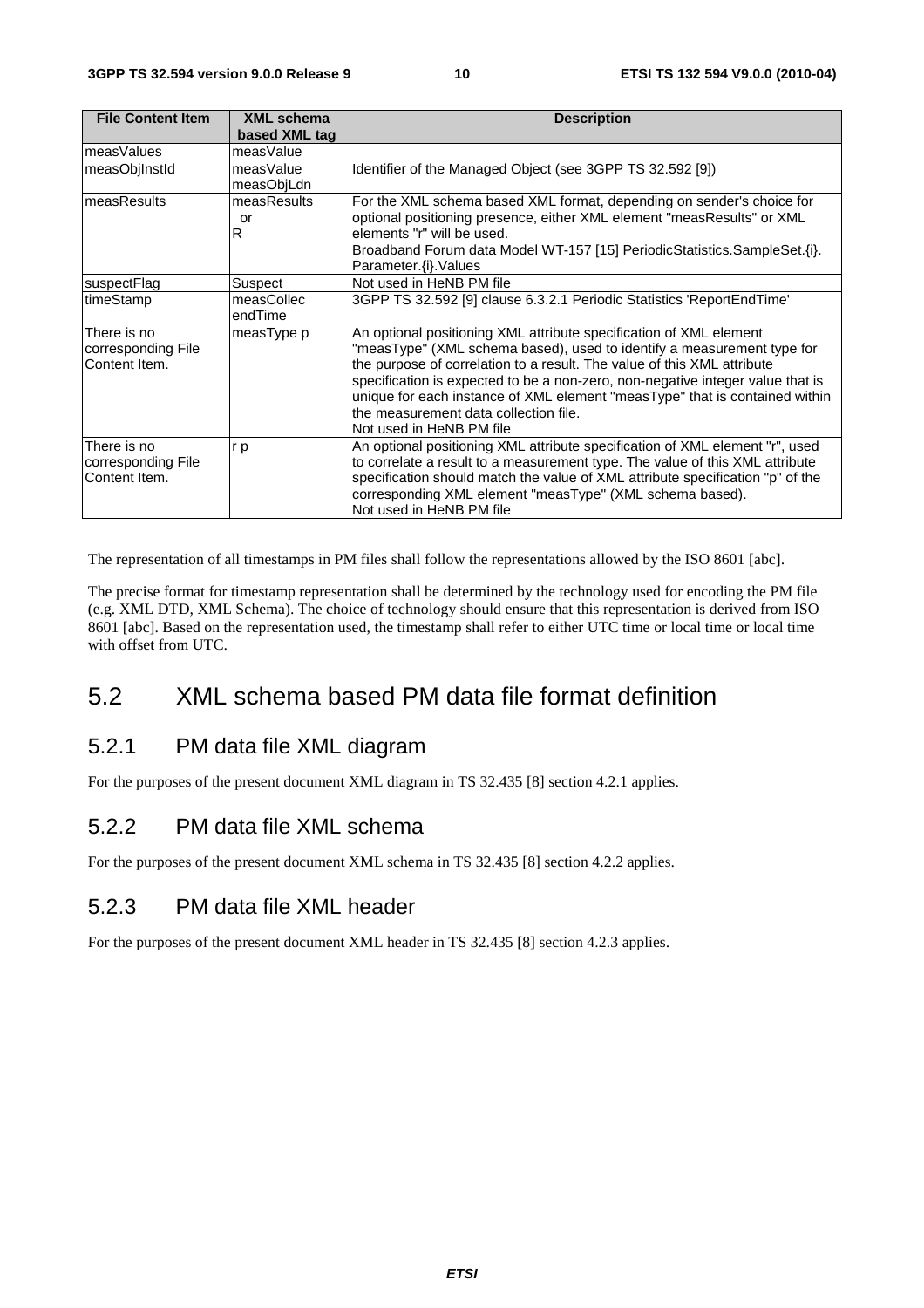# Annex A (informative): Examples

### A.1 XML schema based CM data file

For the purposes of the present document the examples in TR-196 Amendment 1 [18] apply.

# A.2 XML schema based PM data file

For the purposes of the present document the examples in TS 32.435 [8] Annex A apply.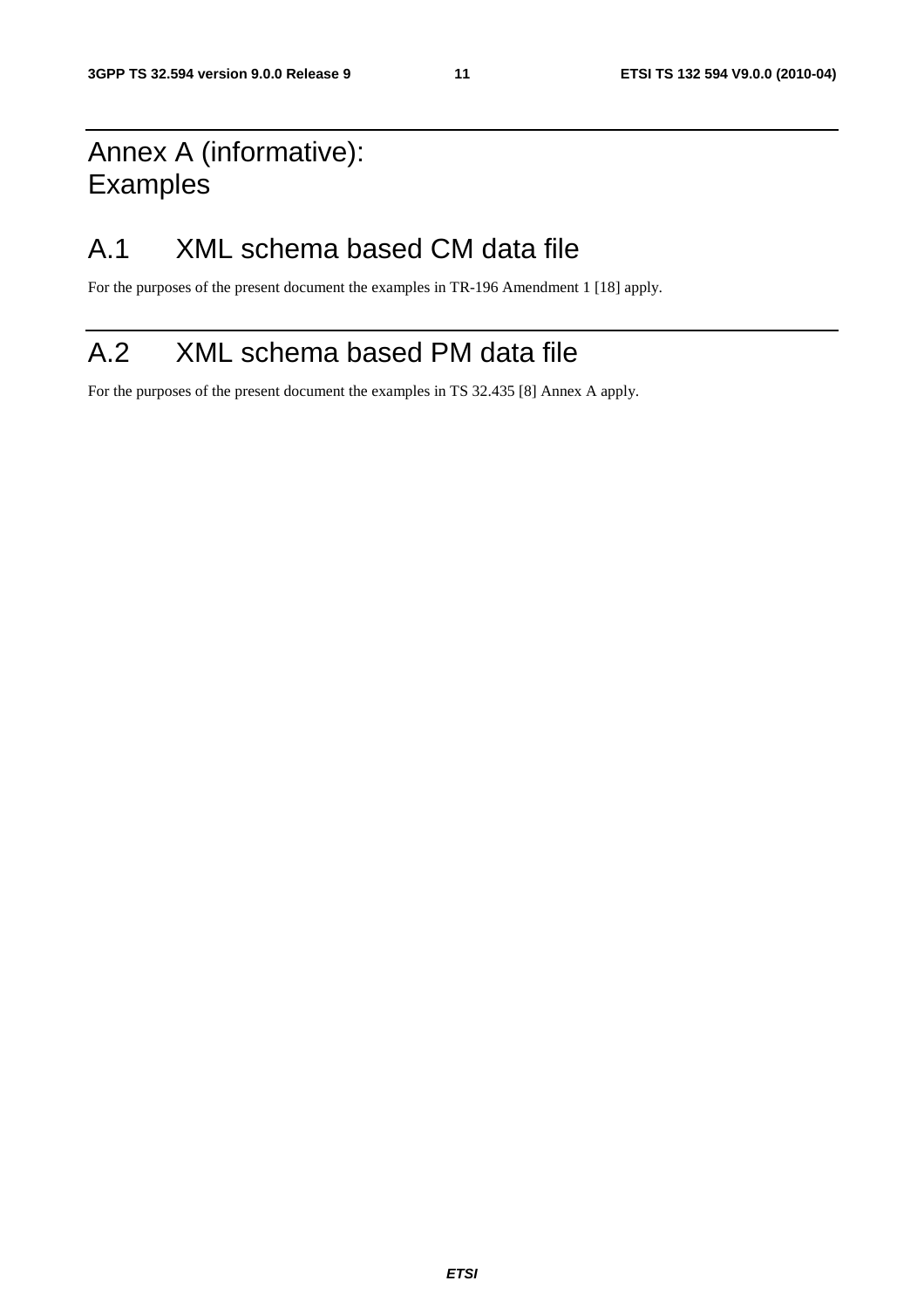# Annex B (informative): Change history

| <b>Change history</b> |             |                 |       |        |                                                 |       |            |
|-----------------------|-------------|-----------------|-------|--------|-------------------------------------------------|-------|------------|
| <b>Date</b>           | <b>TSG#</b> | <b>TSG Doc.</b> | ICR   |        | <b>Rev Subiect/Comment</b>                      | l Old | <b>New</b> |
| 2010-03               | SA#47       | ISP-100059 I--  |       | $\sim$ | Presentation to SA for information and approval | .     | .0.0       |
| 2010-03               | $- -$       | $- -$           | $- -$ | $- -$  | Publication of SA approved version              | .0.0  | 9.0.0      |